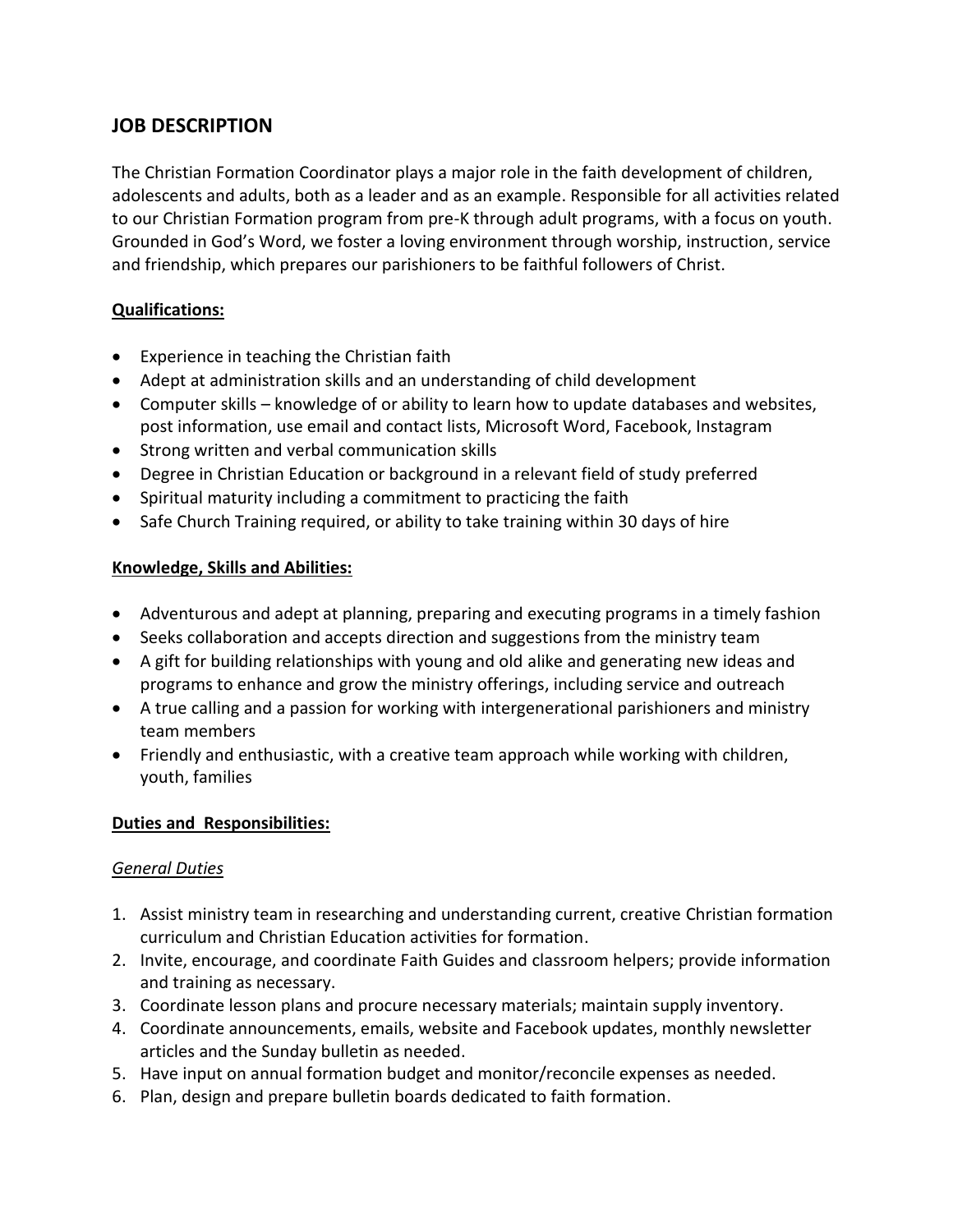- 7. Coordinate nursery attendant recruitment, training and scheduling.
- 8. Assist with or lead other events and duties as determined.

### *Parish Events*

- 9. Envision, coordinate and implement parish activities and events such as Rally Day, pumpkin carving, Christmas Around the World crafts and food, the Christmas Eve pageant, the Easter brunch, and other activities that invite, connect and unite our parish.
- 10. Schedule and lead or find volunteer leaders for events.
- 11. Ensure that supplies, activities and curriculum for events are in place.
- 12. Encourage youth to participate in leadership roles in worship.
- 13. Partner and connect with the wider Episcopal community both in Duluth and state-wide, to generate activities to support and connect the wider church circle.

### *Vacation Bible School (VBS) - possible duties for 2023 and beyond*

- 14. Envision an effective VBS that meets the needs of our parish and neighborhood.
- 15. Procure a VBS curriculum inviting to all.
- 16. Encourage enrollment of students and recruit helpers.
- 17. Coordinate VBS schedule, its leaders and helpers; train adult and youth volunteers.
- 18. Schedule and Promote VBS throughout the parish, the neighborhood and beyond.
- 19. Arrange rooms and space and order supplies.